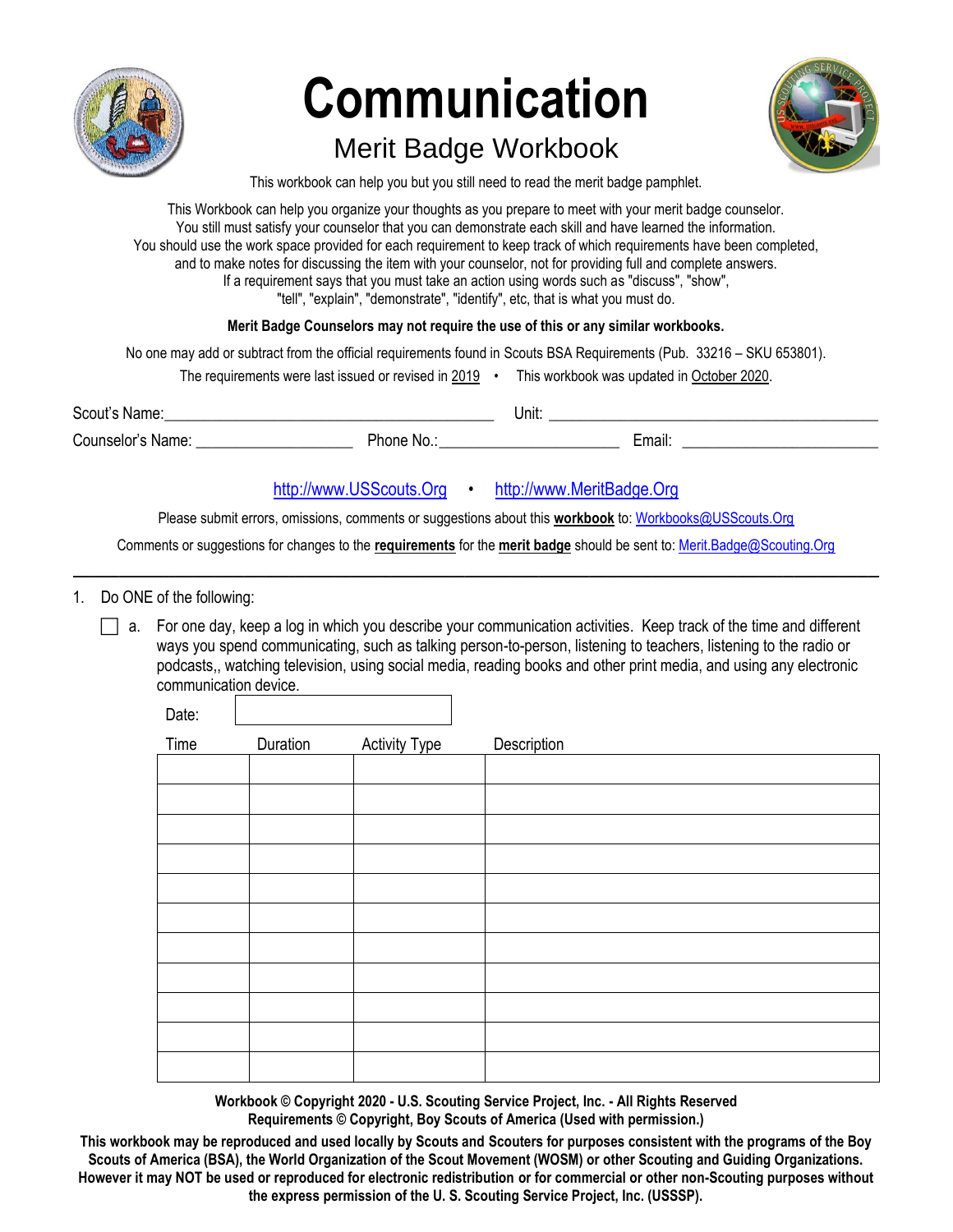٦

Discuss with your counselor what your log reveals about the importance of communication in your life.

Think of ways to improve your communications skills.

 $\Box$  b. For three days, keep a journal of your listening experiences.

| Dates:    |                      |
|-----------|----------------------|
| Date/Time | Listening Experience |
|           |                      |
|           |                      |
|           |                      |
|           |                      |
|           |                      |
|           |                      |
|           |                      |
|           |                      |
|           |                      |
|           |                      |
|           |                      |
|           |                      |
|           |                      |
|           |                      |
|           |                      |
|           |                      |
|           |                      |
|           |                      |
|           |                      |
|           |                      |
|           |                      |
|           |                      |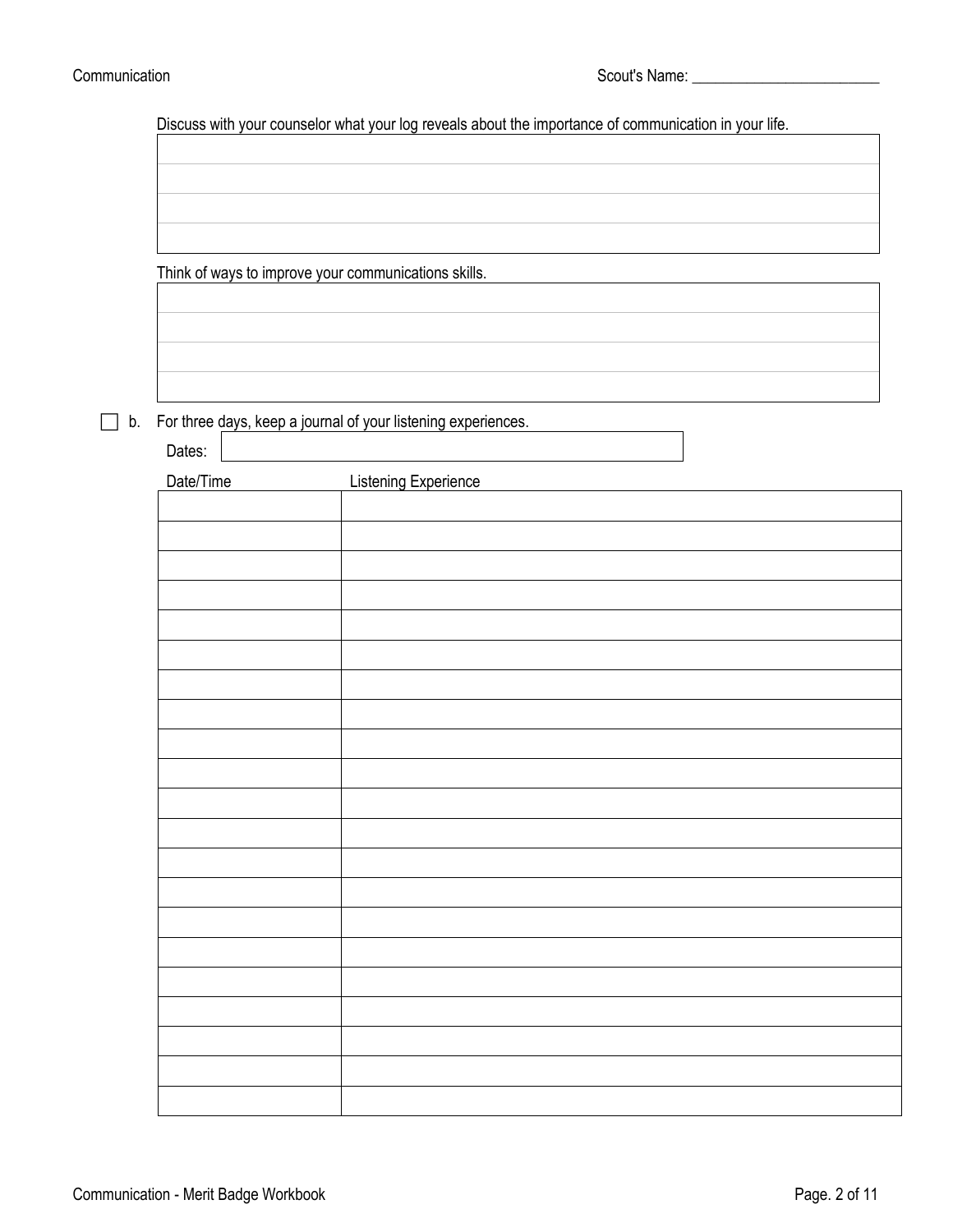Identify one example of each of the following, and discuss with your counselor when you have listened to:

1. Obtain information

| ________________________          |  |  |
|-----------------------------------|--|--|
|                                   |  |  |
|                                   |  |  |
|                                   |  |  |
|                                   |  |  |
|                                   |  |  |
|                                   |  |  |
|                                   |  |  |
|                                   |  |  |
|                                   |  |  |
|                                   |  |  |
|                                   |  |  |
|                                   |  |  |
|                                   |  |  |
|                                   |  |  |
|                                   |  |  |
| $D_n$ $n$ $n$ $n$ $n$ $n$ $n$ $n$ |  |  |
|                                   |  |  |

#### 2. Be persuaded

| 3. | Appreciate or enjoy something |  |
|----|-------------------------------|--|

#### 4. Understand someone's feelings

| shadrotana domodno o rodinigo |  |  |
|-------------------------------|--|--|
|                               |  |  |
|                               |  |  |
|                               |  |  |
|                               |  |  |
|                               |  |  |
|                               |  |  |
|                               |  |  |
|                               |  |  |
|                               |  |  |
|                               |  |  |
|                               |  |  |
|                               |  |  |
|                               |  |  |
|                               |  |  |
|                               |  |  |

 $\Box$  c. In a small-group setting, meet with other Scouts or with friends. Have them share personal stories about significant events in their lives that affected them in some way. Take note of how each Scout participates in the group discussion and how effectively each Scott communicates theirs story.

| Scout or friend: |  |
|------------------|--|
| Personal story:  |  |
|                  |  |
|                  |  |
|                  |  |
| Effectiveness:   |  |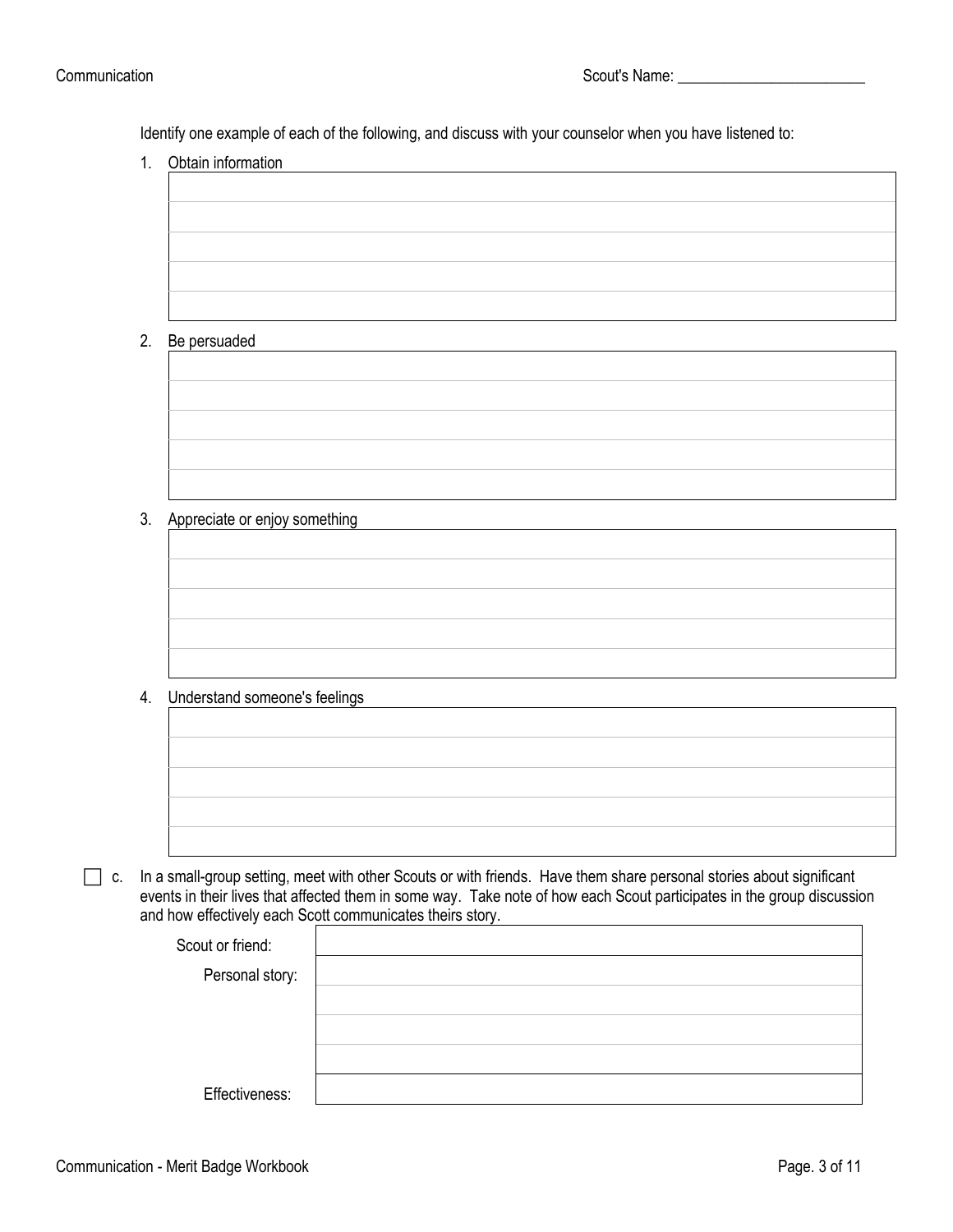| Scout or friend: |  |
|------------------|--|
| Personal story:  |  |
|                  |  |
|                  |  |
|                  |  |
| Effectiveness:   |  |
|                  |  |
| Scout or friend: |  |
| Personal story:  |  |
|                  |  |
|                  |  |
|                  |  |
| Effectiveness:   |  |
|                  |  |
| Scout or friend: |  |
| Personal story:  |  |
|                  |  |
|                  |  |
|                  |  |
| Effectiveness:   |  |
|                  |  |
| Scout or friend: |  |
| Personal story:  |  |
|                  |  |
|                  |  |
|                  |  |
| Effectiveness:   |  |
|                  |  |
| Scout or friend: |  |
| Personal story:  |  |
|                  |  |
|                  |  |
|                  |  |
| Effectiveness:   |  |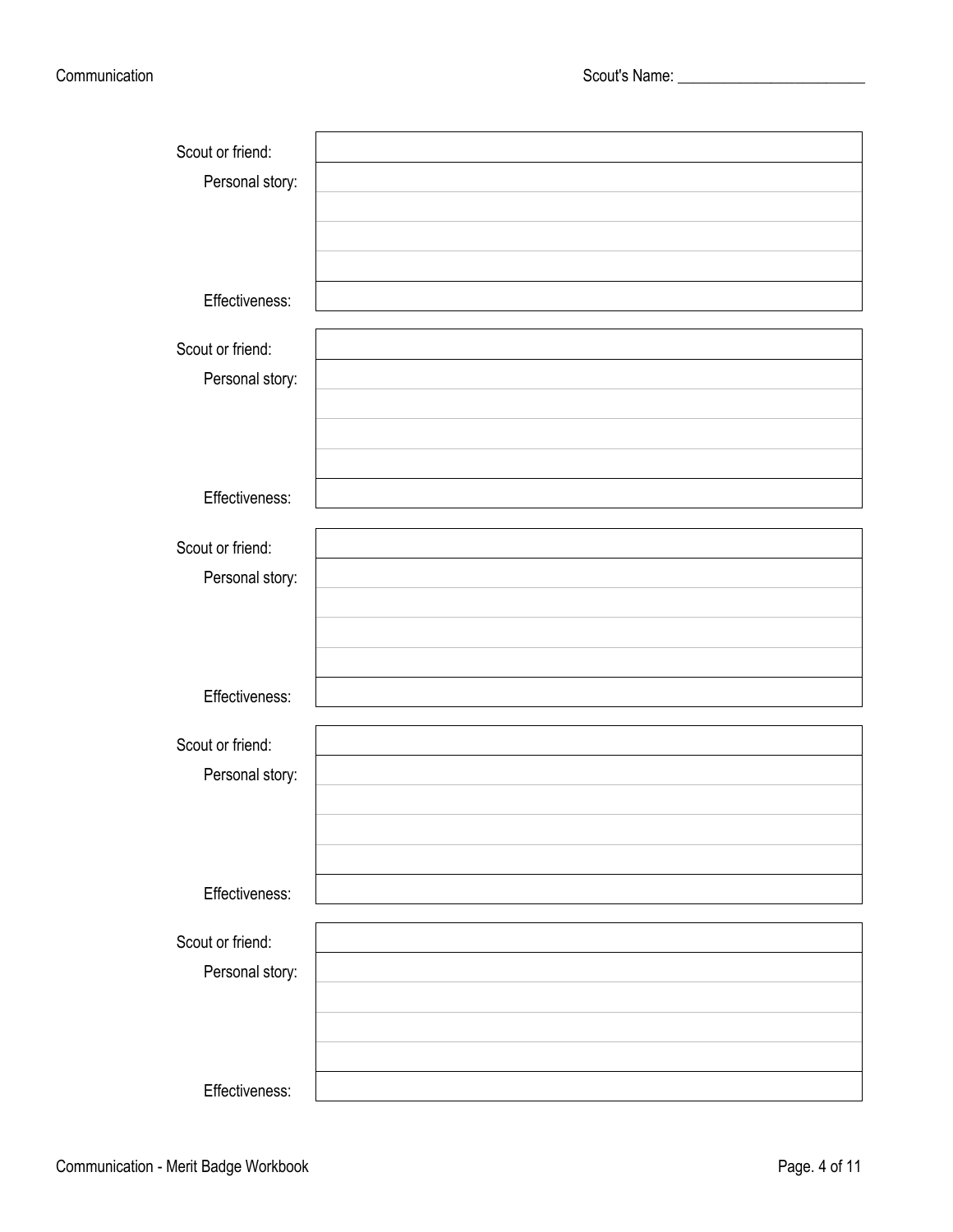Report what you have learned to your counselor about the differences you observed in effective communication.

 $\Box$  d. List as many ways as you can think of to communicate with others (face-to-face, by telephone, letter, e-mail, text messages,social media, and so on). For each type of communication, discuss with your counselor an instance when that method might not be appropriate or effective.

Way to Communicate When that method might not be appropriate or effective.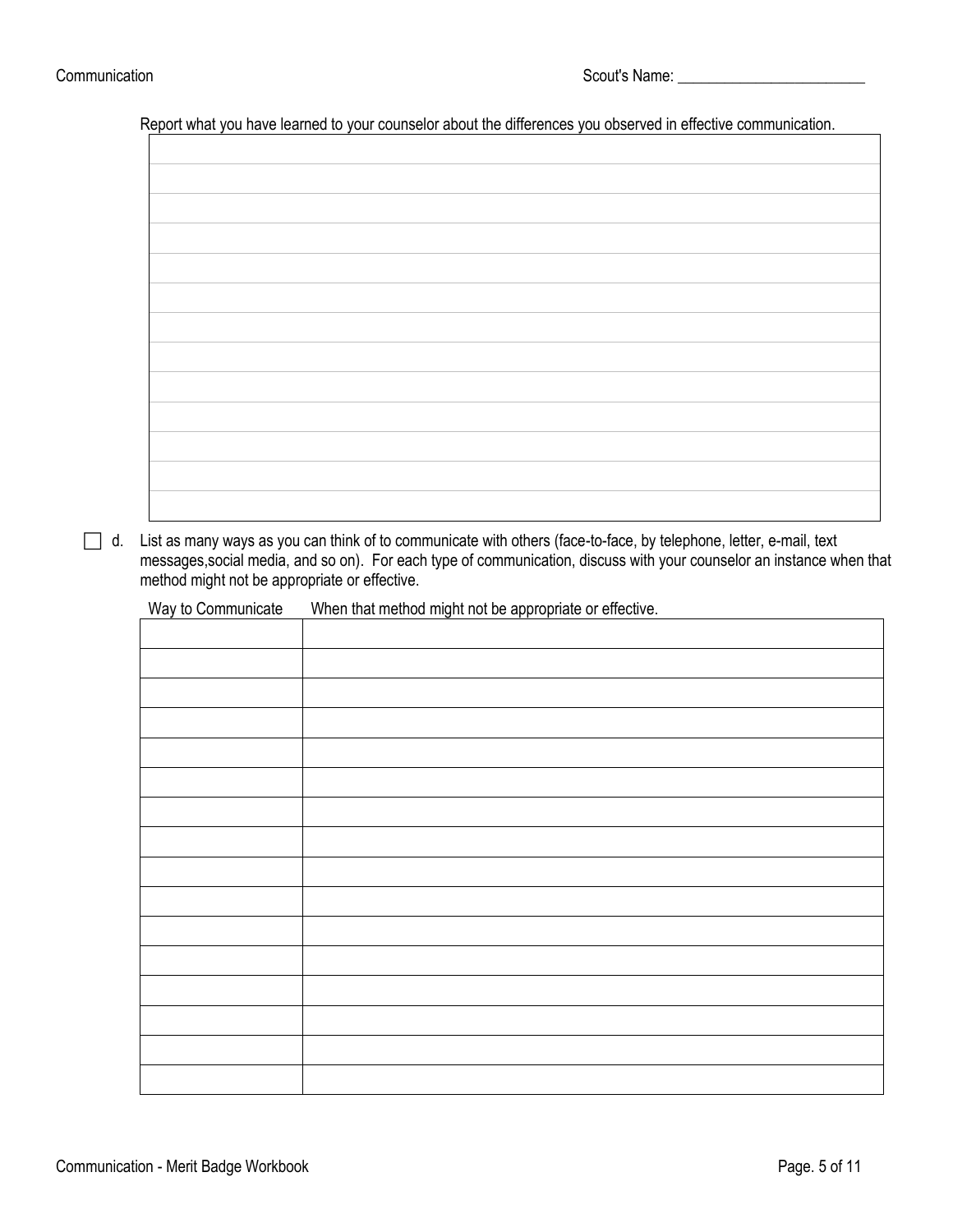#### 2. Do ONE of the following:

- a. Think of a creative way to describe yourself using, for example, a collage, short story or autobiography, drawing or series of photographs, or a song or skit. Using the aid you created, make a presentation to your counselor about yourself.
	- $\Box$  b. Choose a concept, product, or service in which you have great confidence.

Build a sales plan based on its good points.

Try to persuade the counselor to agree with, use, or buy your concept, product, or service. After your sales talk, discuss with your counselor how persuasive you were.

3. Write a five-minute speech. Give it at a meeting of a group.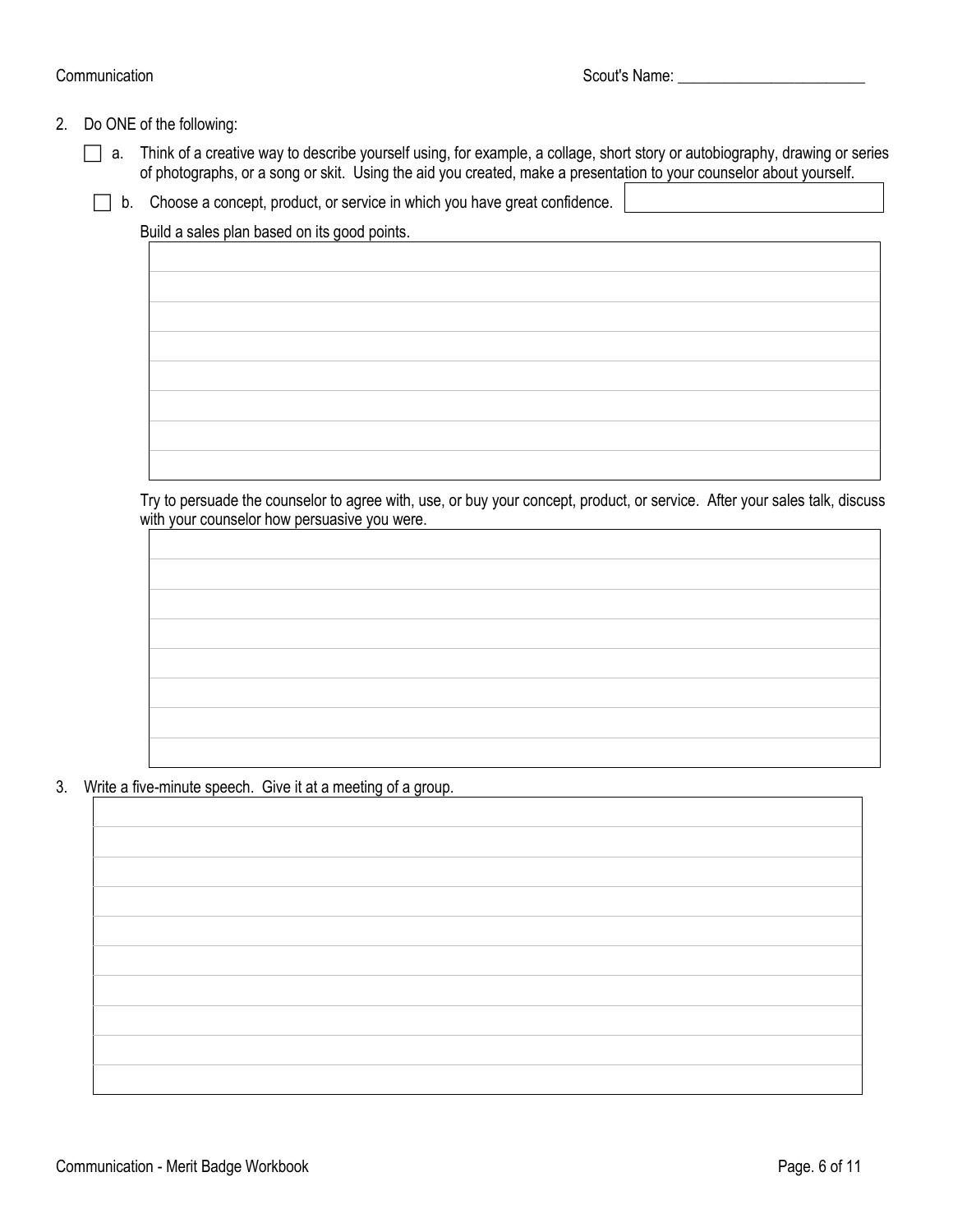$\mathbf{r}$ 

4. Interview someone you know fairly well, like, or respect because of his or her position, talent, career, or life experiences.

Listen actively to learn as much as you can about the person. Then prepare and deliver to your counselor an introduction of the person as though this person were to be a guest speaker, and include reasons why the audience would want to hear this person speak.

 $\Box$  Show how you would call to invite this person to speak.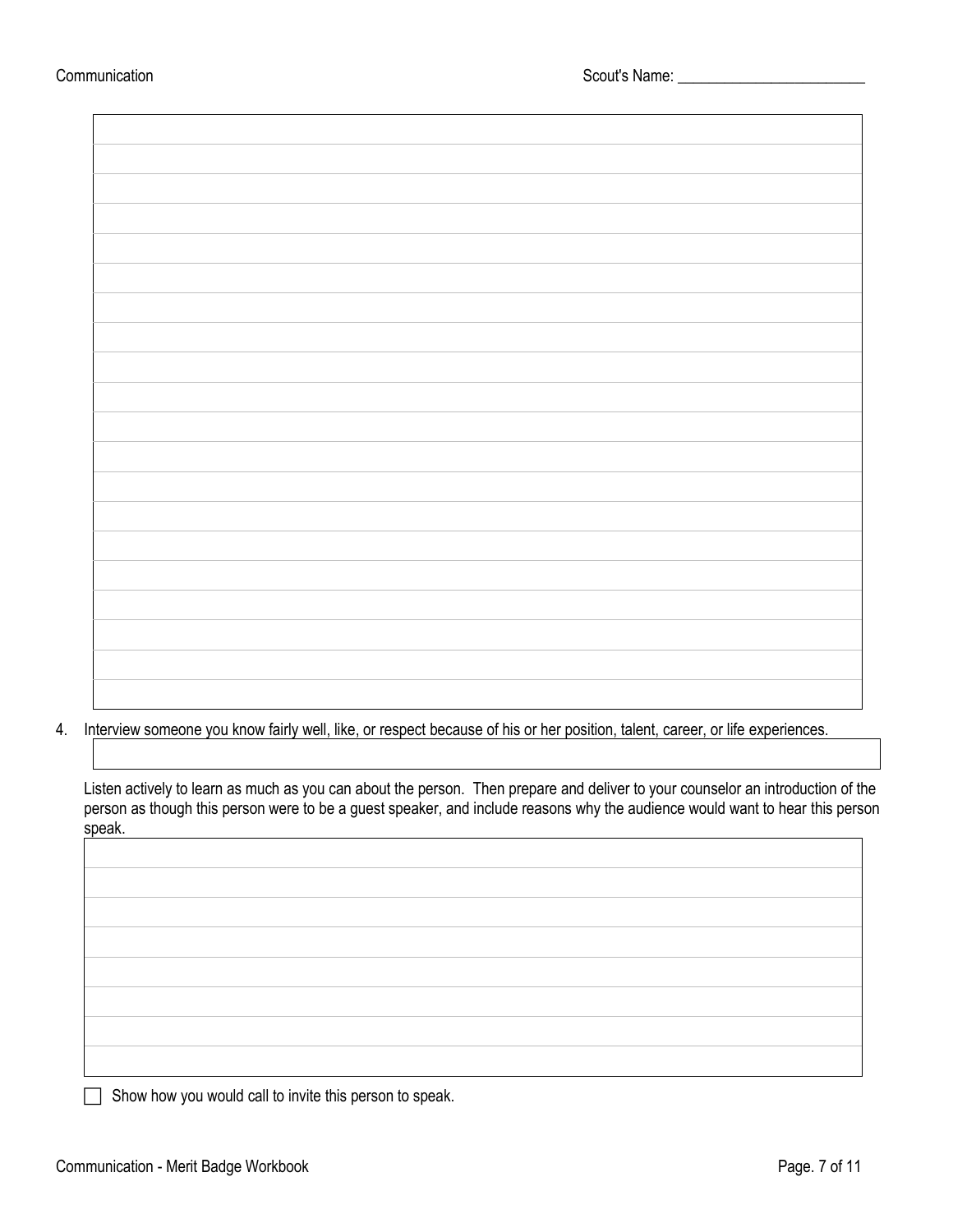Communication Scout's Name:

5. **I** Attend a public meeting (city council, school board, debate) approved by your counselor where several points of view are given on a single issue.

 $\Box$  Practice active listening skills and take careful notes of each point of view.

Prepare an objective report that includes all points of view that were expressed, and share this with your counselor.

6. With your counselor's approval, develop a plan to teach a skill or inform someone about something.

 $\Box$  Prepare teaching aids for your plan.

Carry out your plan. With your counselor, determine whether the person has learned what you intended.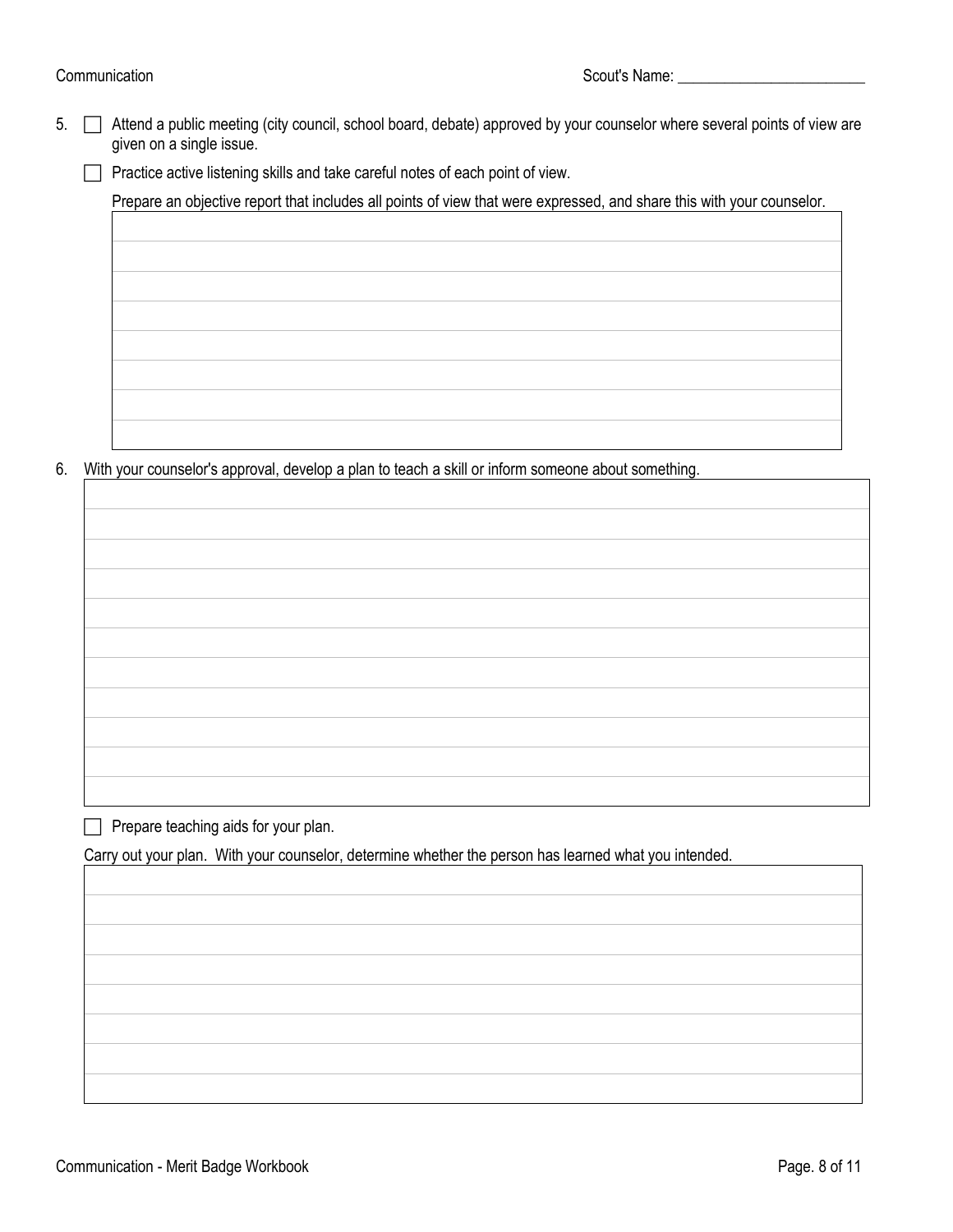#### Communication Scout's Name: Communication Scout's Name:

### 7. Do ONE of the following:

| choose.     |                                                                                                                                                                                                                                                                                                                                                                              |  |
|-------------|------------------------------------------------------------------------------------------------------------------------------------------------------------------------------------------------------------------------------------------------------------------------------------------------------------------------------------------------------------------------------|--|
|             |                                                                                                                                                                                                                                                                                                                                                                              |  |
|             |                                                                                                                                                                                                                                                                                                                                                                              |  |
|             |                                                                                                                                                                                                                                                                                                                                                                              |  |
|             |                                                                                                                                                                                                                                                                                                                                                                              |  |
|             | Send your message by $\Box$ fax, $\Box$ e-mail, or $\Box$ regular mail.                                                                                                                                                                                                                                                                                                      |  |
| b.          | Create a web page or blog of special interest to you (for instance, your troop or crew, a hobby, or a sport). Include at                                                                                                                                                                                                                                                     |  |
| permission. | least three articles or entries and one photograph or illustration and one link to some other Web page or blog that would<br>be helpful to someone who visits the Web page or blog you have created. It is not necessary to post your Web page or<br>blog to the Internet, but if you decide to do so, you must first share it with your parents and counselor and get their |  |
| Articles:   |                                                                                                                                                                                                                                                                                                                                                                              |  |
|             |                                                                                                                                                                                                                                                                                                                                                                              |  |
|             |                                                                                                                                                                                                                                                                                                                                                                              |  |
| Image:      |                                                                                                                                                                                                                                                                                                                                                                              |  |
|             |                                                                                                                                                                                                                                                                                                                                                                              |  |
|             |                                                                                                                                                                                                                                                                                                                                                                              |  |
| Link:       |                                                                                                                                                                                                                                                                                                                                                                              |  |
|             |                                                                                                                                                                                                                                                                                                                                                                              |  |
| C.          | Use desktop publishing to produce a newsletter, brochure, flier, or other printed material for your Scout troop, class at<br>school, or other group. Include at least one article and one photograph or illustration.                                                                                                                                                        |  |
| Article:    |                                                                                                                                                                                                                                                                                                                                                                              |  |
|             |                                                                                                                                                                                                                                                                                                                                                                              |  |
|             |                                                                                                                                                                                                                                                                                                                                                                              |  |
|             |                                                                                                                                                                                                                                                                                                                                                                              |  |
|             |                                                                                                                                                                                                                                                                                                                                                                              |  |
|             |                                                                                                                                                                                                                                                                                                                                                                              |  |
|             |                                                                                                                                                                                                                                                                                                                                                                              |  |
|             |                                                                                                                                                                                                                                                                                                                                                                              |  |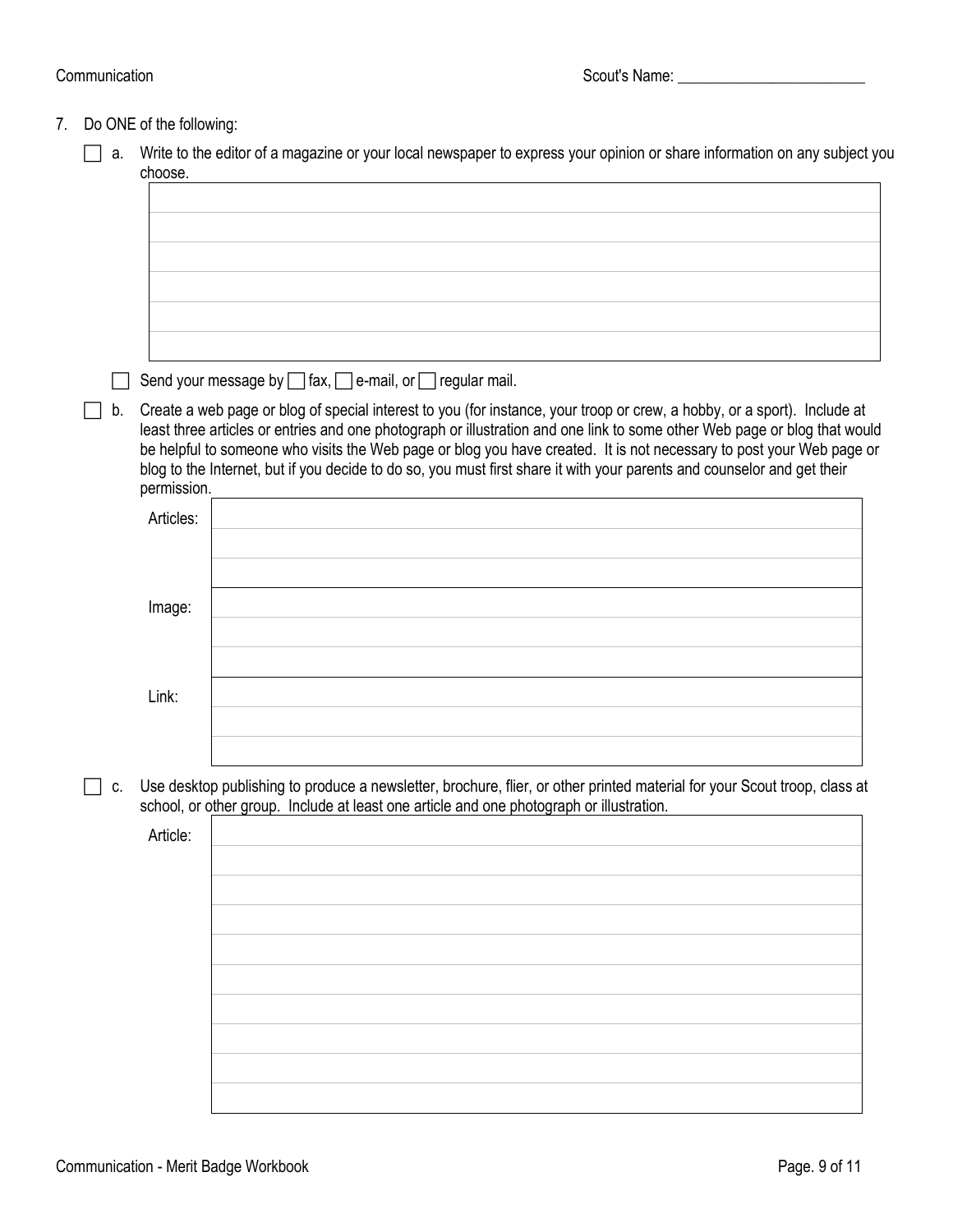#### Communication Communication Communication Scout's Name:

Image:

8. Plan a troop or crew court of honor, campfire program, or interfaith worship service.